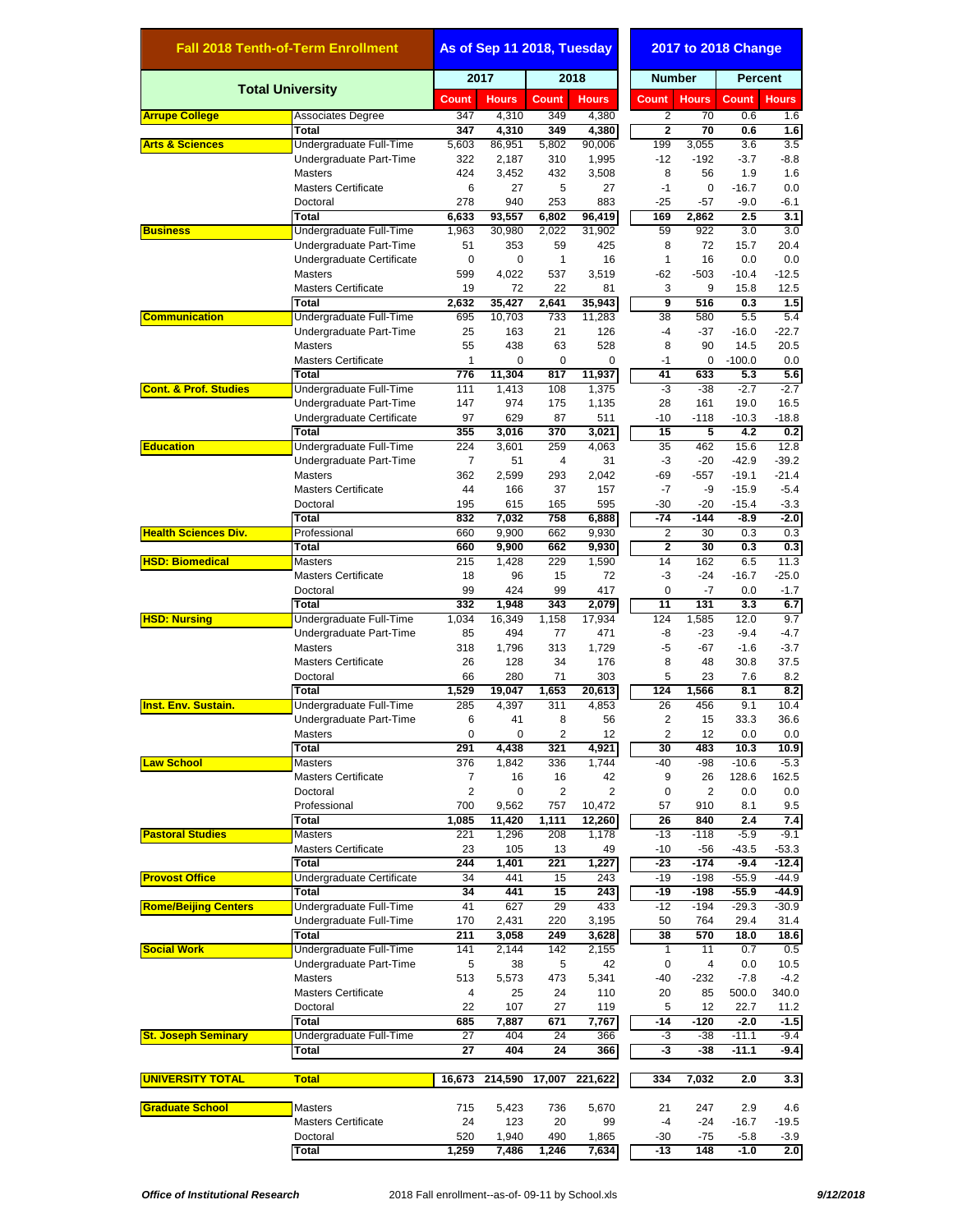| <b>Fall 2018 Tenth-of-Term Enrollment</b> |                                    | As of Sep 11 2018, Tuesday |                |                |                | 2017 to 2018 Change     |                 |                   |                    |  |
|-------------------------------------------|------------------------------------|----------------------------|----------------|----------------|----------------|-------------------------|-----------------|-------------------|--------------------|--|
|                                           |                                    | 2017                       |                | 2018           |                | <b>Number</b>           |                 | <b>Percent</b>    |                    |  |
|                                           | <b>Lakeside Campuses</b>           | Count                      | <b>Hours</b>   | Count          | <b>Hours</b>   | Count                   | <b>Hours</b>    | Count             | <b>Hours</b>       |  |
| <b>Arrupe College</b>                     | Associates Degree                  | 347                        | 4,310          | 349            | 4,380          | $\overline{2}$          | 70              | 0.6               | 1.6                |  |
|                                           | Total                              | 347                        | 4.310          | 349            | 4,380          | $\overline{\mathbf{2}}$ | 70              | 0.6               | 1.6                |  |
| <b>Arts &amp; Sciences</b>                | Undergraduate Full-Time            | 5,603                      | 86,951         | 5,802          | 90,006         | 199                     | 3,055           | 3.6               | 3.5                |  |
|                                           | Undergraduate Part-Time            | 322                        | 2,187          | 310            | 1,995          | $-12$                   | $-192$          | $-3.7$            | $-8.8$             |  |
|                                           | <b>Masters</b>                     | 424                        | 3,452          | 432            | 3,508          | 8                       | 56              | 1.9               | 1.6                |  |
|                                           | <b>Masters Certificate</b>         | 6                          | 27             | 5              | 27             | $-1$                    | 0               | $-16.7$           | 0.0                |  |
|                                           | Doctoral                           | 278                        | 940            | 253            | 883            | $-25$                   | $-57$           | $-9.0$            | $-6.1$             |  |
| <b>Beijing Center</b>                     | Total<br>Undergraduate Full-Time   | 6,633<br>41                | 93,557<br>627  | 6,802<br>29    | 96,419<br>433  | 169<br>$-12$            | 2,862<br>$-194$ | 2.5<br>$-29.3$    | 3.1<br>$-30.9$     |  |
|                                           | Total                              | 41                         | 627            | 29             | 433            | -12                     | $-194$          | -29.3             | -30.9              |  |
| <b>Business</b>                           | Undergraduate Full-Time            | 1,963                      | 30,980         | 2,022          | 31,902         | 59                      | 922             | 3.0               | 3.0                |  |
|                                           | Undergraduate Part-Time            | 51                         | 353            | 59             | 425            | 8                       | 72              | 15.7              | 20.4               |  |
|                                           | Undergraduate Certificate          | 0                          | 0              | $\mathbf{1}$   | 16             | 1                       | 16              | 0.0               | 0.0                |  |
|                                           | <b>Masters</b>                     | 599                        | 4,022          | 537            | 3,519          | $-62$                   | $-503$          | $-10.4$           | $-12.5$            |  |
|                                           | <b>Masters Certificate</b>         | 19                         | 72             | 22             | 81             | 3                       | 9               | 15.8              | 12.5               |  |
|                                           | <b>Total</b>                       | 2,632                      | 35,427         | 2,641          | 35,943         | 9                       | 516             | 0.3               | 1.5                |  |
| <b>Communication</b>                      | Undergraduate Full-Time            | 695                        | 10,703         | 733            | 11,283         | 38                      | 580             | 5.5               | 5.4                |  |
|                                           | Undergraduate Part-Time            | 25                         | 163            | 21             | 126            | $-4$                    | $-37$           | $-16.0$           | $-22.7$            |  |
|                                           | <b>Masters</b>                     | 55                         | 438            | 63             | 528            | 8                       | 90              | 14.5              | 20.5               |  |
|                                           | <b>Masters Certificate</b>         | 1                          | 0              | 0              | 0              | $-1$                    | 0               | $-100.0$          | 0.0                |  |
|                                           | <b>Total</b>                       | 776                        | 11.304         | 817            | 11,937         | 41                      | 633             | 5.3               | 5.6                |  |
| <b>Cont. &amp; Prof. Studies</b>          | Undergraduate Full-Time            | 111                        | 1,413          | 108            | 1,375          | $-3$                    | $-38$           | $-2.7$            | $-2.7$             |  |
|                                           | Undergraduate Part-Time            | 147                        | 974            | 175            | 1,135          | 28                      | 161             | 19.0              | 16.5               |  |
|                                           | Undergraduate Certificate          | 97                         | 629            | 87<br>370      | 511            | $-10$<br>15             | $-118$<br>5     | $-10.3$           | $-18.8$            |  |
| <b>Education</b>                          | Total<br>Undergraduate Full-Time   | 355<br>224                 | 3,016<br>3,601 | 259            | 3,021<br>4,063 | 35                      | 462             | 4.2<br>15.6       | 0.2<br>12.8        |  |
|                                           | Undergraduate Part-Time            | 7                          | 51             | 4              | 31             | -3                      | $-20$           | $-42.9$           | $-39.2$            |  |
|                                           | <b>Masters</b>                     | 362                        | 2,599          | 293            | 2,042          | -69                     | $-557$          | $-19.1$           | $-21.4$            |  |
|                                           | <b>Masters Certificate</b>         | 44                         | 166            | 37             | 157            | $-7$                    | -9              | $-15.9$           | $-5.4$             |  |
|                                           | Doctoral                           | 195                        | 615            | 165            | 595            | $-30$                   | $-20$           | $-15.4$           | $-3.3$             |  |
|                                           | <b>Total</b>                       | 832                        | 7,032          | 758            | 6,888          | $-74$                   | $-144$          | -8.9              | $-2.0$             |  |
| <b>Inst. Env. Sustain.</b>                | Undergraduate Full-Time            | 285                        | 4,397          | 311            | 4,853          | 26                      | 456             | 9.1               | 10.4               |  |
|                                           | Undergraduate Part-Time            | 6                          | 41             | 8              | 56             | 2                       | 15              | 33.3              | 36.6               |  |
|                                           | <b>Masters</b>                     | 0                          | 0              | 2              | 12             | $\overline{2}$          | 12              | 0.0               | 0.0                |  |
|                                           | <b>Total</b>                       | 291                        | 4,438          | 321            | 4,921          | 30                      | 483             | 10.3              | 10.9               |  |
| <b>Law School</b>                         | <b>Masters</b>                     | 376                        | 1,842          | 336            | 1,744          | $-40$                   | $-98$           | $-10.6$           | $-5.3$             |  |
|                                           | <b>Masters Certificate</b>         | 7                          | 16             | 16             | 42             | 9                       | 26              | 128.6             | 162.5              |  |
|                                           | Doctoral                           | $\overline{2}$             | 0              | $\overline{2}$ | $\overline{2}$ | $\mathbf 0$             | $\overline{2}$  | 0.0               | 0.0                |  |
|                                           | Professional                       | 700                        | 9,562          | 757            | 10,472         | 57                      | 910             | 8.1               | 9.5                |  |
|                                           | Total                              | 1,085                      | 11,420         | 1,111          | 12,260         | 26                      | 840             | 2.4               | 7.4                |  |
| <b>Pastoral Studies</b>                   | <b>Masters</b>                     | 221                        | 1,296          | 208            | 1,178          | $-13$                   | $-118$          | $-5.9$            | $-9.1$             |  |
|                                           | <b>Masters Certificate</b>         | 23<br>244                  | 105            | 13<br>221      | 49             | $-10$<br>$-23$          | $-56$<br>$-174$ | $-43.5$<br>$-9.4$ | $-53.3$            |  |
|                                           | <b>Total</b>                       | 34                         | 1,401<br>441   |                | 1,227<br>243   | -19                     | $-198$          |                   | $-12.4$<br>$-44.9$ |  |
| <b>Provost Office</b>                     | Undergraduate Certificate<br>Total | 34                         | 441            | 15<br>15       | 243            | -19                     | $-198$          | $-55.9$<br>-55.9  | -44.9              |  |
| <b>Rome Center</b>                        | Undergraduate Full-Time            | 170                        | 2,431          | 220            | 3,195          | 50                      | 764             | 29.4              | 31.4               |  |
|                                           | Total                              | 170                        | 2,431          | 220            | 3,195          | 50                      | 764             | 29.4              | 31.4               |  |
| <b>Social Work</b>                        | Undergraduate Full-Time            | 141                        | 2,144          | 142            | 2,155          | $\mathbf{1}$            | 11              | 0.7               | 0.5                |  |
|                                           | Undergraduate Part-Time            | 5                          | 38             | 5              | 42             | 0                       | 4               | 0.0               | 10.5               |  |
|                                           | <b>Masters</b>                     | 513                        | 5,573          | 473            | 5,341          | -40                     | $-232$          | $-7.8$            | $-4.2$             |  |
|                                           | <b>Masters Certificate</b>         | 4                          | 25             | 24             | 110            | 20                      | 85              | 500.0             | 340.0              |  |
|                                           | Doctoral                           | 22                         | 107            | 27             | 119            | 5                       | 12              | 22.7              | 11.2               |  |
|                                           | Total                              | 685                        | 7,887          | 671            | 7,767          | -14                     | $-120$          | $-2.0$            | $-1.5$             |  |
| <b>St. Joseph Seminary</b>                | Undergraduate Full-Time            | 27                         | 404            | 24             | 366            | -3                      | $-38$           | $-11.1$           | $-9.4$             |  |
|                                           | Total                              | 27                         | 404            | 24             | 366            | -3                      | -38             | $-11.1$           | $-9.4$             |  |
|                                           |                                    |                            |                |                |                |                         |                 |                   |                    |  |
| <b>Lakeside Campuses</b>                  | Total                              | 14,152                     | 183,695        | 14,349         | 189,000        | 197                     | 5,305           | 1.4               | 2.9                |  |
| <b>Graduate School</b>                    | Masters                            | 480                        | 3,785          | 486            | 3,859          | 6                       | 74              | 1.3               | 2.0                |  |
|                                           | <b>Masters Certificate</b>         | 6                          | 27             | 5              | 27             | $-1$                    | 0               | $-16.7$           | 0.0                |  |
|                                           | Doctoral                           | 392                        | 1,431          | 358            | 1,345          | -34                     | -86             | $-8.7$            | -6.0               |  |
|                                           | Total                              | 878                        | 5,243          | 849            | 5,231          | -29                     | -12             | $-3.3$            | -0.2               |  |